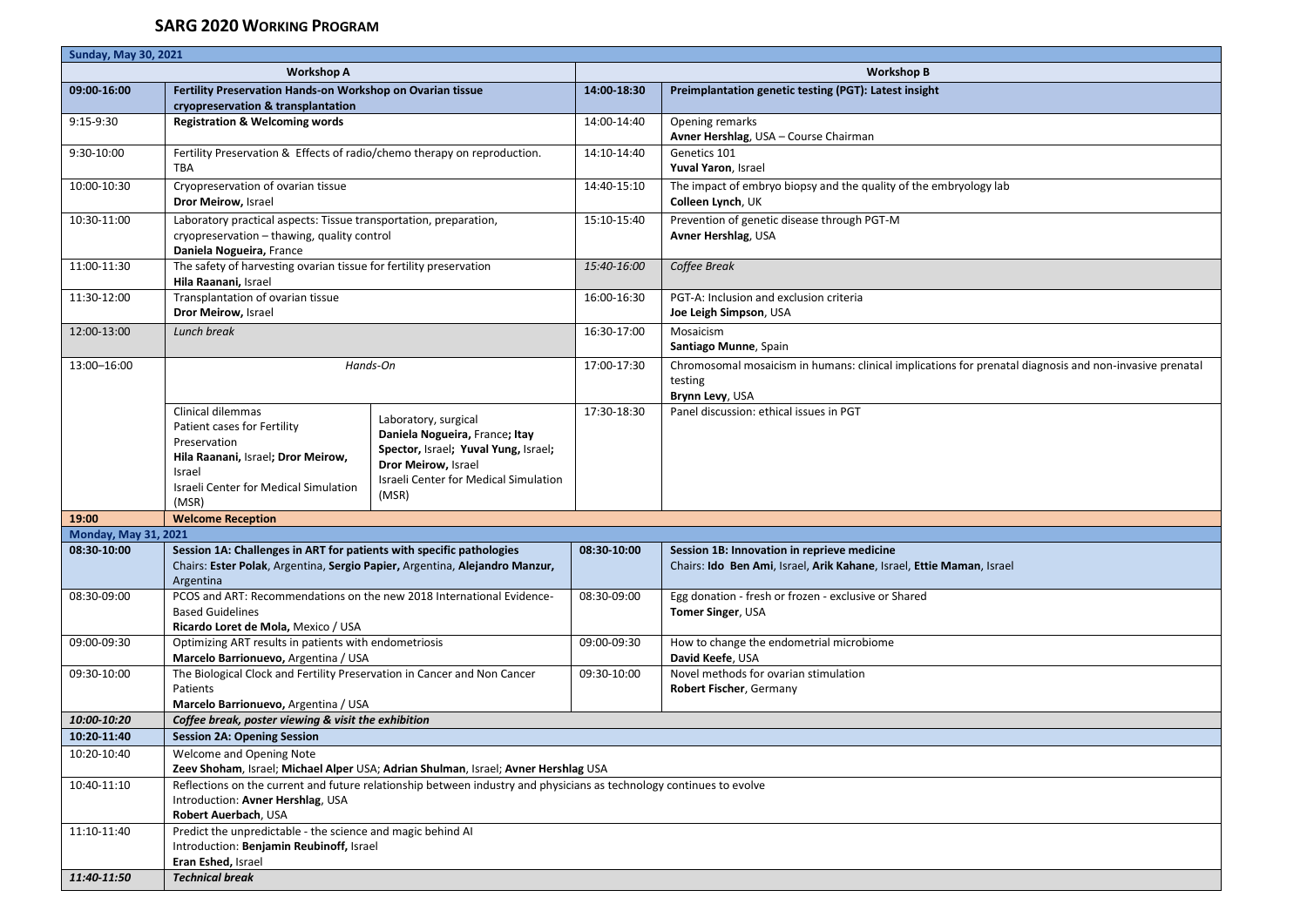| 11:50-13:20 | Session 3A: Innovation in Reproductive medicine                             | 11:50 13:20 | Session 3B: Reproductive Nuclear Transfer: Novel challenges and clinical application |                 |                                                        |
|-------------|-----------------------------------------------------------------------------|-------------|--------------------------------------------------------------------------------------|-----------------|--------------------------------------------------------|
|             | Chairs: Ramon Aurel Ballesteros, Spain ; Shachar Kol, Israel                |             | Chair: Ilan Tur-Kaspa, USA                                                           |                 |                                                        |
| 11:50-12:20 | Uterine microbiome and human reproduction: current status                   | 11:50-12:10 | Reproductive nuclear transfers in human reproduction                                 |                 |                                                        |
|             | Carlos Simon, Spain                                                         |             | John Zhang, USA                                                                      |                 |                                                        |
|             |                                                                             | 12:10-12:30 | Clinical aspects of reproductive nuclear transfers                                   |                 |                                                        |
|             |                                                                             |             | Valery Zukin, Ukraine                                                                |                 |                                                        |
| 12:20-12:50 | Creating a crossroad between science and the laboratory in IVF              | 12:30-12:50 | Technical aspects of NT in different stages                                          |                 |                                                        |
| 12:50-13:20 | Denny Sakkas, USA<br>Non-invasive PGT-A: is this the future or an illusion? | 12:50-13:10 | Pavlo Mazur, Ukraine<br>Heteroplasmy in babies born after RNT: Genetic safety        |                 |                                                        |
|             | Carlos Simon, Spain                                                         |             | Dmytro Mykytenko, Ukraine                                                            |                 |                                                        |
|             |                                                                             | 13:10-13:20 | Discussion                                                                           |                 |                                                        |
| 13:20-14:00 | Lunch break, poster viewing & visit the exhibition                          |             |                                                                                      |                 |                                                        |
| 14:00-15:30 | Session 4A: New developments in Reproductive Medicine                       | 14:00-15:30 | <b>Session 4B: Reproductive Genetics 1</b>                                           | 14:00-15:30     | <b>Session 4C: Making Parenthood</b>                   |
|             | Chairs: Benny Fisch, Israel; Anat Hershko Klement, Israel; Raphael Ron-El,  |             | Chairs: Martha Direnfeld, Israel; Johnny Younis,                                     |                 | More Possible by Selecting Better                      |
|             | <b>Israel</b>                                                               |             | <b>Israel</b>                                                                        |                 | <b>Sperm: Transforming Sperm</b>                       |
|             |                                                                             |             |                                                                                      |                 | <b>Preparation to Optimize</b>                         |
|             |                                                                             |             |                                                                                      |                 | <b>Outcomes</b>                                        |
|             |                                                                             |             |                                                                                      |                 | Chair: Neri Laufer, Israel                             |
| 14:00-14:30 | <b>TBA</b>                                                                  | 14:00-14:30 | Basic genetics principles for the non-genetics<br>Yuval Yaron, Israel                | 14:00-14:05     | Introduction: Shelley Amster, USA                      |
|             |                                                                             |             |                                                                                      | 14:05-14:20     | Current treatment approaches and                       |
|             |                                                                             |             |                                                                                      |                 | the importance of 'healthy' sperm.                     |
|             |                                                                             |             |                                                                                      |                 | Avraham Harlev, Israel<br>A microfluidic device mimics |
|             |                                                                             |             |                                                                                      | 14:20-14:35     | natural sperm separation                               |
|             |                                                                             |             |                                                                                      |                 | Matt Feldman, USA                                      |
| 14:30-15:00 | Allogeneic uterus transplantation: A Novel reproductive transplant          | 14:30-15:00 | Whole exome & genome sequencing in prenatal                                          | 14:35-14:55     | A novel approach to select                             |
|             | Rebecca Flyckt, USA                                                         |             | diagnosis                                                                            |                 | spermatozoa with the highest                           |
|             |                                                                             |             | Brynn Levy, USA                                                                      |                 | genomic integrity                                      |
|             |                                                                             |             |                                                                                      |                 | Philip Xie, USA                                        |
| 15:00-15:30 | Non-surgical treatment of endometriosis                                     | 15:00-15:30 | The genetics of fertilization failures: from diagnosis                               | $14:55 - 15:15$ | How to improve PGT and outcomes                        |
|             | Mark Hornstein, USA                                                         |             | to treatment<br>Rita Vassena, Spain                                                  |                 | - case study<br>David Keefe, USA                       |
|             |                                                                             |             |                                                                                      | 15:15-15:30     | Interactive panel discussion with                      |
|             |                                                                             |             |                                                                                      |                 | faculty and attendees                                  |
| 15:30-16:00 | Coffee break, poster viewing & visit the exhibition                         |             |                                                                                      |                 |                                                        |
| 16:00-18:00 | Session 5A: How do we deal with the poor responder patient and              | 16:00-18:00 | <b>Session 5B: Reproductive Genetics 2</b>                                           | 16:00-17:30     | Session 5C: This is the way we do                      |
|             | fertilization failure                                                       |             | Chair: Talia Eldar-Geva, Israel; Neri Laufer, Israel                                 |                 | it                                                     |
|             | Chairs: Norbert Gleicher, USA; Shlomo Mashiach, Israel; Yoel Shufaro,       |             |                                                                                      |                 | Chair: Miriam Almgor, Israel;                          |
| 16:00-16:30 | <b>Israel</b><br>Ovarian Rejuvenation                                       | 16:00-16:30 | PGT-M for adult onset conditions?                                                    | 16:00-16:15     | Freezing a single sperm                                |
|             | Antonio Pellicer, Spain                                                     |             | Joe Leigh Simpson, USA                                                               |                 | Pavel Itsykson, Israel                                 |
| 16:30-17:00 | Growth Hormone: As an adjuvant for women classified as poor prognosis in    | 16:30-17:00 | The clinical utility of PGT-A                                                        | 16:15-16:30     | Non-invasive embryo assessment                         |
|             | <b>IVF</b>                                                                  |             | Santiago Munne, USA                                                                  |                 | by testing culture media or using                      |
|             | John Yovich, Australia                                                      |             |                                                                                      |                 | advanced microscopy                                    |
|             |                                                                             |             |                                                                                      |                 | Denny Sakkas, USA                                      |
| 17:00-17:30 | Manipulating primordial follicle activation in vitro                        | 17:00-17:30 | Gene editing using CRISPR/Cas9 in Human Embryos                                      | 16:30-16:45     | How do we select the best sperm                        |
|             | Evelyn Telfer, UK                                                           |             | Gerald Schatten, USA                                                                 |                 | for ICSI via IMSI<br>Guy Cassuto, France               |
| 17:30-18:00 | How do we explain dramatic declines in live births after IVF?               | 17:30-18:00 | Chances and risks of RCTs in preimplantation genetic                                 | 16:45-17:00     | How do we treat immotile sperm                         |
|             | Norbert Gleicher, USA                                                       |             | screenings                                                                           |                 | <b>TBA</b>                                             |
|             |                                                                             |             | Andreas Schmutzler, Germany                                                          | 17:00-17:15     | How do we treat testicular sperm                       |
|             |                                                                             |             |                                                                                      |                 | tissue (TESA)?                                         |
|             |                                                                             |             |                                                                                      |                 | Pavel Itsykson, Israel; Peter                          |
|             |                                                                             |             |                                                                                      |                 | Schlegel, USA                                          |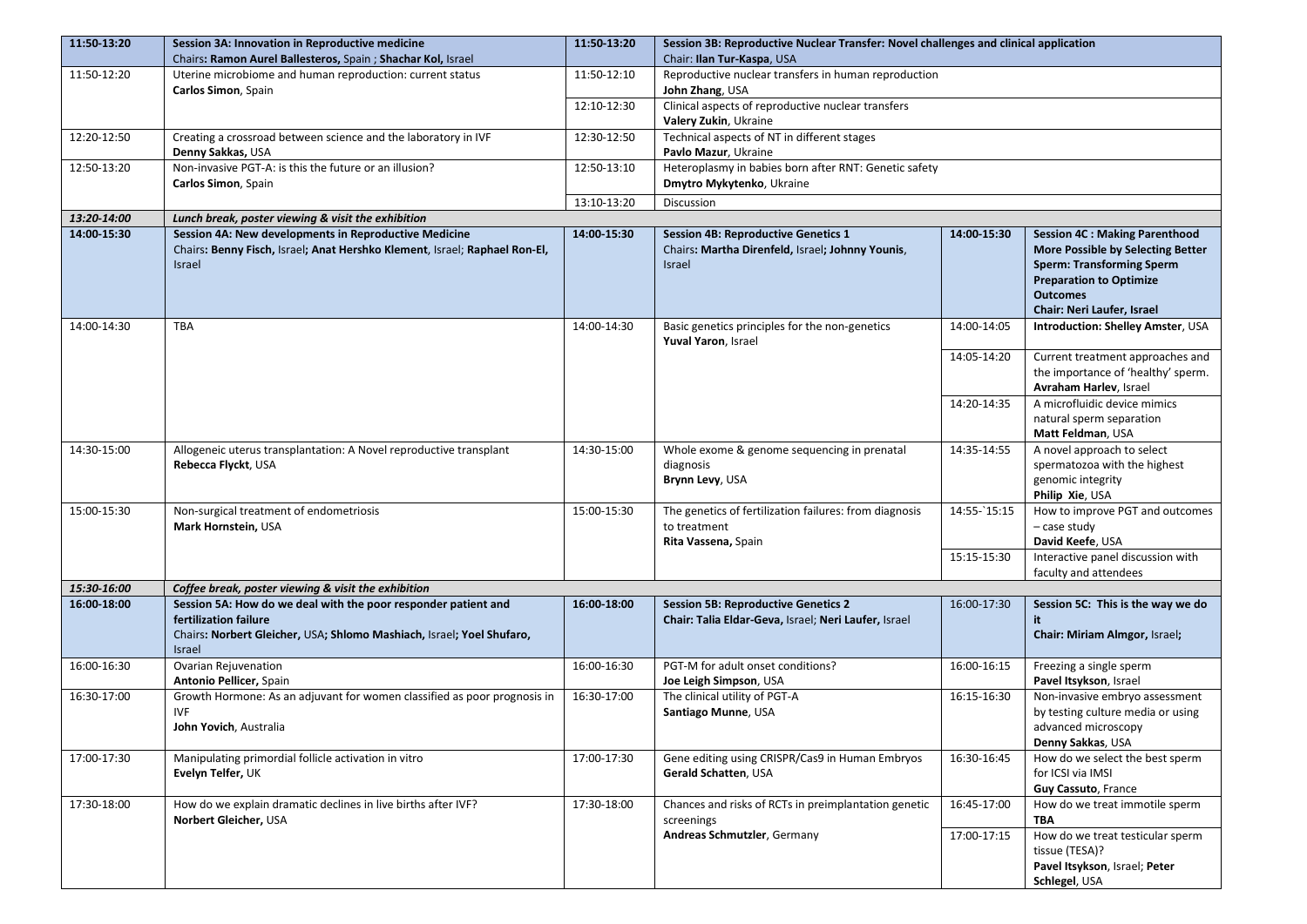|             | Tuesday, June 1, 2021                                                                                     |                                                      |                                                                                          |             |                                   |  |
|-------------|-----------------------------------------------------------------------------------------------------------|------------------------------------------------------|------------------------------------------------------------------------------------------|-------------|-----------------------------------|--|
| 07:30-08:45 | Breakfast session: Publish or Perish: meet the Editor-in-chief of the leading journals in our field       |                                                      |                                                                                          |             |                                   |  |
|             | Moderator: Ariel Weissman, Israel                                                                         |                                                      |                                                                                          |             |                                   |  |
|             | Alan DeCherney, USA - Global Reproductive Health                                                          |                                                      | Topics for discussion include:                                                           |             |                                   |  |
|             | Cornelis (Nils) Lambalk, The Netherlands - Human Reproduction<br>• The transition to open access journals |                                                      |                                                                                          |             |                                   |  |
|             | Craig Niederberger, USA - Fertility and Sterility                                                         |                                                      | • Publishing journals in electronic form only                                            |             |                                   |  |
|             | Galia Oron, Israel - Associate Editor, Human reproduction                                                 | • Hosting more digital platforms for presenting data |                                                                                          |             |                                   |  |
|             | Antonio Pellicer, Spain - Fertility and Sterility<br>• Preventing misinformation                          |                                                      |                                                                                          |             |                                   |  |
|             | • Why people should invest their time reviewing papers                                                    |                                                      |                                                                                          |             |                                   |  |
|             | • Tips for young researchers                                                                              |                                                      |                                                                                          |             |                                   |  |
|             | • Other topics                                                                                            |                                                      |                                                                                          |             |                                   |  |
| 09:00-10:30 | Session 6A: Lessons learned from managing an IVF Centre - Boston IVF                                      | 09:00-10:30                                          | <b>Session 6B: AI Reproductive Care Session</b>                                          |             |                                   |  |
|             | Chairs: Raoul Orvieto, Israel; Einat Shalom Paz, Israel; Seang Lin Tan,                                   |                                                      | Chair: Daniela Gilboa, Israel; Ariel Hourvitz, Israel; Eliahu Levitas, Israel;           |             |                                   |  |
|             | Canada                                                                                                    |                                                      |                                                                                          |             |                                   |  |
| 09:00-09:30 | How do you know that your IVF Program is good?                                                            | 09:00-09:30                                          | Challenges and pitfalls in applying machine learning and computer vision to medical care |             |                                   |  |
|             | Michael Alper, USA                                                                                        |                                                      | Assaf Zaritsky, Israel                                                                   |             |                                   |  |
| 09:30-10:00 | Future training of reproductive specialists                                                               | 09:30-10:00                                          | ART and AI: Revolution or Evolution?                                                     |             |                                   |  |
|             | Alan Penzias, USA                                                                                         |                                                      | Daniel Seidman, Israel.                                                                  |             |                                   |  |
| 10:00-10:30 | The challenging and reward in clinical reproductive research                                              | 10:00-10:30                                          | Implementation of Artificial Intelligence in the IVF Lab: What Will the Future Hold?     |             |                                   |  |
|             | Robert Casper, Canada                                                                                     |                                                      | Marcus Meseguer, Spain                                                                   |             |                                   |  |
| 10:30-11:00 | Coffee break, poster viewing & visit the exhibition                                                       |                                                      |                                                                                          |             |                                   |  |
| 11:00-13:00 | Session 7A: Future reproductive science: A new approach                                                   | 11:00-13:00                                          | <b>Session 7B: Endometriosis</b>                                                         | 11:00-13:20 | Session 7C : This is the way we   |  |
|             | Chairs: Roy Homburg, UK; Gad Lavy, USA; Amir Weintraub, Israel                                            |                                                      | Chairs: Chen Goldschmit, Israel; Daniel Seidman,                                         |             | do it                             |  |
|             |                                                                                                           |                                                      | Israel; Moti Goldenberg, Israel                                                          |             |                                   |  |
| 11:00-11:25 | The enigma of PCOS                                                                                        | 11:00-11:30                                          | Endometrioma and ovarian reserve:                                                        | 11:00-11:15 | Selection of embryo for transfer  |  |
|             | Roy Homburg, UK                                                                                           |                                                      | Ethiopathogenesis and management                                                         |             | using AI demonstration of the     |  |
|             |                                                                                                           |                                                      | Ceana Nezhat, USA                                                                        |             | technique                         |  |
|             |                                                                                                           |                                                      |                                                                                          |             | Asaf Ben Meir, Israel             |  |
|             |                                                                                                           |                                                      |                                                                                          | 11:15-11:30 | Nuclear transfer: How this is     |  |
|             |                                                                                                           |                                                      |                                                                                          |             | being performed                   |  |
|             |                                                                                                           |                                                      |                                                                                          |             | Pavlo Mazur, Ukraine              |  |
| 11:25-11:50 | How can we improve our management of recurrent implantation failure?                                      | 11:30-12:00                                          | Cancer Arising from Endometriosis: What fertility                                        | 11:30-11:45 | Trophoectoderm biopsy             |  |
|             | Nick Macklon, UK                                                                                          |                                                      | specialists should know                                                                  |             | Miriam Almgor, Israel             |  |
|             |                                                                                                           |                                                      | Farr Nezhat, USA                                                                         | 11:45-12:00 | IVM retrieval for oocyte in vitro |  |
|             |                                                                                                           |                                                      |                                                                                          |             | maturation (IVM)                  |  |
|             |                                                                                                           |                                                      |                                                                                          |             | Daniela Nogueira, France          |  |
| 11:50-12:15 | New ovarian stimulation strategies                                                                        | 12:00-12:30                                          | Treatment of endometriosis with Dopamine Agonists                                        | 12:00-12:20 | Cytoplasmic and mitochondrial     |  |
|             | Sesh Sunkara, UK                                                                                          |                                                      | Antonio Pellicer, Spain                                                                  |             | transfer                          |  |
|             |                                                                                                           |                                                      |                                                                                          |             | John Zhang, USA                   |  |
| 12:15-12:40 | The uterus - the neglected incubator?                                                                     | 12:30-13:00                                          | Improving education and training for endometriosis:                                      | 12:20-12:40 | <b>Getting MII oocytes</b>        |  |
|             | Ying Cheong, UK                                                                                           |                                                      | A Reluctant Critic: Why Gynecologic Surgery Needs                                        |             | simultaneously with ovary         |  |
|             |                                                                                                           |                                                      | Reform                                                                                   |             | tissue freezing without any       |  |
|             |                                                                                                           |                                                      | Louise King, USA                                                                         |             | stimulation                       |  |
|             |                                                                                                           |                                                      |                                                                                          |             | <b>TBA</b>                        |  |
| 12:40-13:00 | Balancing risks benefits on potential high responders                                                     |                                                      |                                                                                          | 12:40-13:00 | <b>TBA</b>                        |  |
|             | Tal Shavit, Israel                                                                                        |                                                      |                                                                                          |             | Marcos Meseguer, Spain            |  |
| 13:00-14:00 | Lunch break, poster viewing & visit the exhibition                                                        |                                                      |                                                                                          |             |                                   |  |